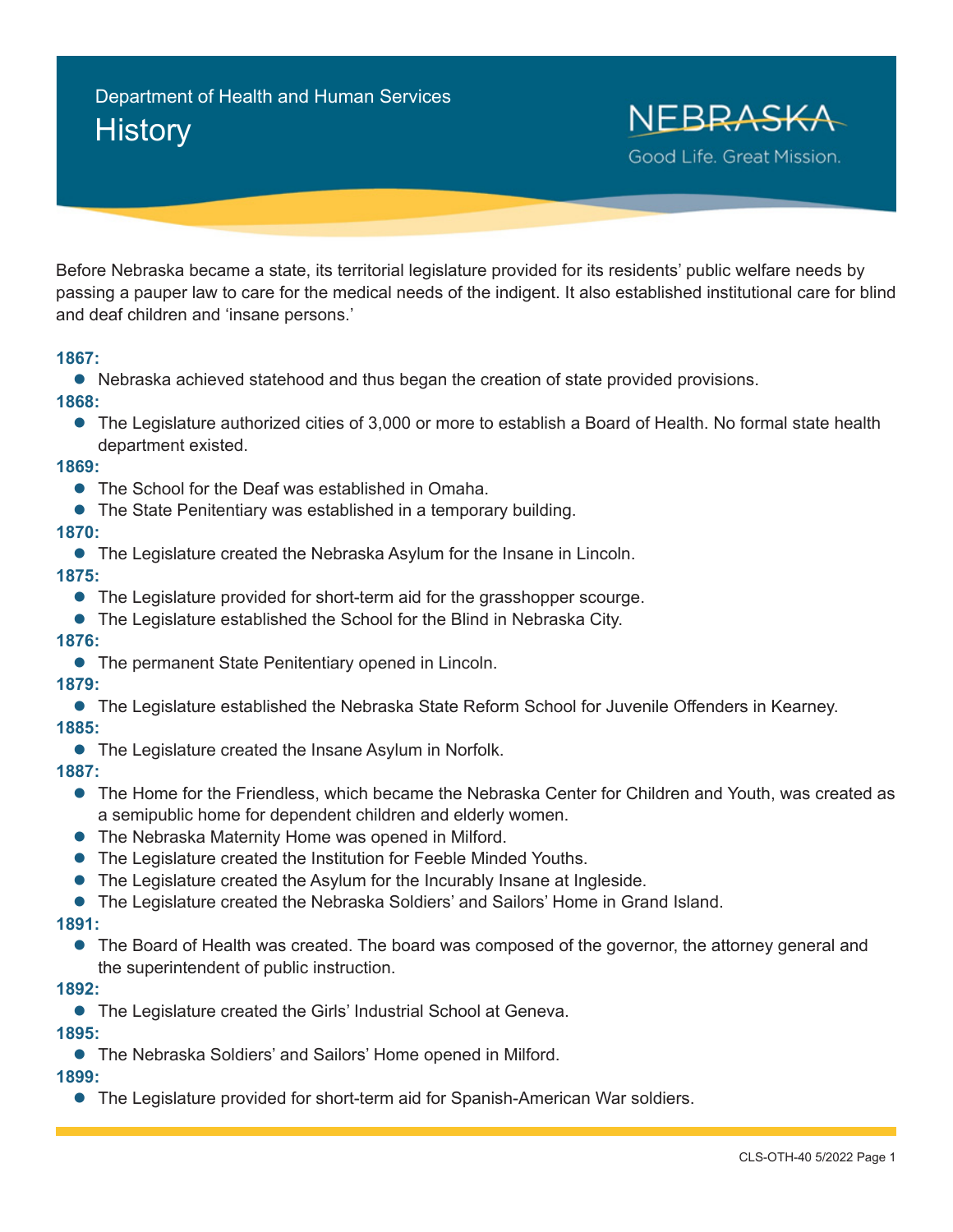• The Board of Charities and Corrections was established. This was the forerunner of the Department of Public Welfare.

## **1905:**

• The Nebraska Orthopedic Hospital was established to prevent and correct deformities in children and to aid medical and surgical professions.

#### **1912:**

- A constitutional amendment created the Board of Commissioners of State Institutions.
- **•** The Nebraska Hospital for the Tuberculosis was established.

#### **1913:**

• The Board of Commissioners of State Institutions took over responsibilities of the governor and the Board of Public Lands and Buildings regarding state institutions and welfare operations.

#### **1915:**

- The first Mothers' Pension Act was adopted
- The Legislature changed the name of the Home for the Friendless to the Home for Dependent Children. **1917:**
	- Counties were required to provide relief to the blind.

## **1918:**

• The Legislature created the State Department of Health and abolished the State Board of Health law of 1891.

## **1919:**

- The Department of Health and the Board of Charities and Corrections were abolished.
- The first state Department of Public Welfare was created to encompass the Bureau of Child Welfare. The department was given the former duties of the Board of Charities and Corrections, the Department of Health, the Bureau of Pardons and Paroles, the Racing Commission and the licensing of boxing.

#### **1920:**

- l A constitutional amendment changed the name of the Board of Commissioners of State Institutions to the Board of Control.
- The Legislature abolished the Reformatory for Women in York.
- The names of the three Insane Asylums were changed to the Lincoln State Hospital, Hastings State Hospital and Norfolk State Hospital.

## **1921:**

• The Legislature established the Reformatory for Men in Lincoln to take care of delinguent young men 13 years old to the age of maturity.

## **1923:**

• The Legislature changed the name of the Girls' Industrial School in Kearney to the Girls' Training School. **1931:**

• The state Department of Public Welfare was abolished.

## **1931 to 1935:**

• The Legislature enacted measures to help Nebraskans cope with the difficulties of the Great Depression. **1932:**

• The Legislature re-created the Department of Health. This department assumed the responsibilities of the former Board of Charities and Corrections.

- Congress passed the federal Social Security Act and adopted three aid programs for Social Security Act federal grants-in-aid. These included Aid to Dependent Children (ADC), Old Age Assistance, and Blind Assistance.
- The Legislature created a state commission for the control of feebleminded persons.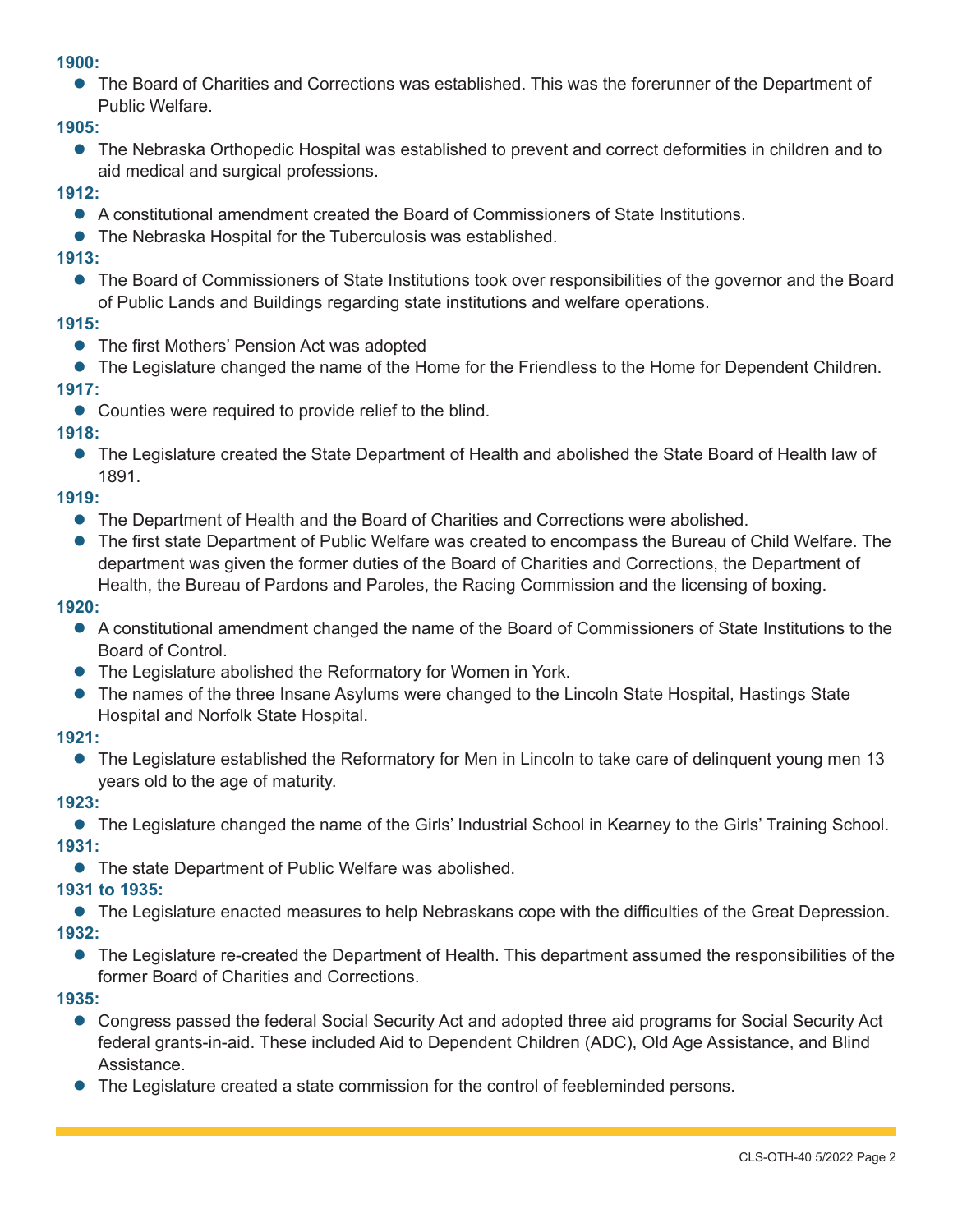• The state Department of Assistance and Child Welfare was established under the Board of Control. This department supervised commodity distribution, categorical assistance programs administered by the counties, and the Bureau of Child Welfare. The department also administered emergency Depression-era programs, such as the Civilian Conservation Corps and the Works Progress Administration.

#### **1937:**

• The Genoa State Home was established to raise agricultural products for use in other state institutions. It also provided work opportunities for inmates of the state penitentiary and the reformatory for boys.

## **1939 to 1945:**

**•** During World War II, some of the programs established in the Department of Assistance and Child Welfare during 1936 were discontinued, and the department took on special wartime responsibilities. The department helped civilians harmed by enemy actions and worked with Japanese Americans living in Nebraska. Through the Selective Service, the department obtained social and medical information on each registrant to be examined before induction into the armed forces.

#### **1940:**

• The Nebraska Soldiers' and Sailors' Home in Milford closed.

## **1943:**

• The Legislature passed a law providing for the establishment of local health services under the approval of the Department of Health.

#### **1945:**

- The Institution for Feeble Minded Youths was renamed the Beatrice State Home.
- **•** The Legislature changed the name of the Nebraska State Reform School for Juvenile Offenders to the Boys Training School.

#### **1946:**

- The first medical care program for recipients of Old Age and Blind Assistance was passed and amended the next year to provide similar care for ADC recipients and to require counties to pay a greater share of the cost.
- The Legislature changed the name of the Boards of Insanity to Boards of Mental Health.
- The Legislature passed a Voluntary Admissions Law, allowing persons needing psychiatric treatment to voluntarily enter a state hospital without being committed.

## **1947:**

• The Legislature created the Nebraska Psychiatric Institute as an alternative to a fourth state hospital.

# **1949:**

• The Genoa State Home was closed.

#### **1950:**

- The Legislature changed the name of the Home for Dependent Children to the Home for Children.
- The entire medical care program was eliminated, and medical care responsibilities were given back to the counties.

#### **1955:**

• The Aid to Disabled program was created.

## **1957:**

• A new supplemental medical program provided hospital and nursing home care for Old Age, Blind and Disabled recipients and for hospital, surgery and dental care of ADC recipients.

## **1960:**

• The Nebraska Governor's Commission on Aging was established. It was charged with providing information about the state's elderly population and preparing for the first White House Conference on Aging in 1961.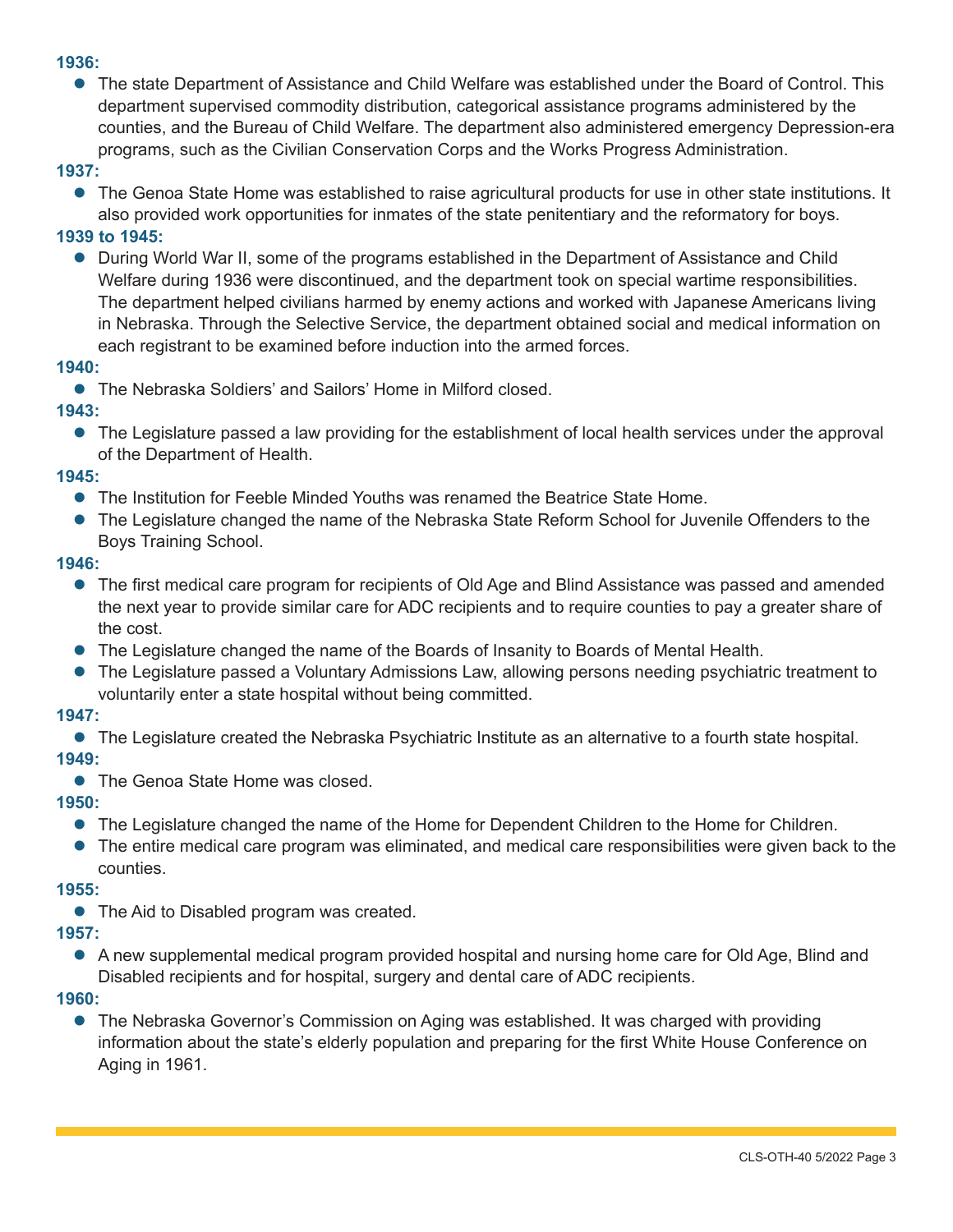• The School for the Deaf and the School for the Blind were transferred to the Nebraska Department of Education.

**1961:**

- The name of the Board of Control was changed to the Department of Public Institutions. This department was given control of 13 Nebraska institutions. The department began operating on Jan. 1, 1962.
- he name of the Services for the Blind was changed to Rehabilitation Services for the Visually Impaired in the Department of Public Institutions.

# **1962:**

- The Department of Public Welfare became an executive department. Also, administration of the Home for Children was given to the department.
- **•** The names of the three state hospitals were changed to Lincoln Regional Center, Hastings Regional Center and Norfolk Regional Center.

## **1963:**

- $\bullet$  A federal medical care program for the elderly was created by the Kerr-Mills Act.
- **The Legislature created the Nebraska Veterans' Home in Norfolk.**

## **1964:**

• Food coupons were sold and issued to low-income families through the federal Food Stamp Act administered by the U.S. Department of Agriculture.

## **1965:**

- The Aid to the Aged, Blind and Disabled program was adopted, replacing the three former separate adult programs.
- **The Legislature created the Nebraska Advisory Committee on Aging.**

# **1966:**

• The Medical Assistance Program (Medicaid) replaced the medical programs at the state and federal levels.

#### **1967:**

- Congress created the Work Incentive Program (WIN) to prepare certain ADC recipients for paid jobs through a comprehensive work experience program, education and training, together with other social services.
- The Legislature created the Division of Alcoholism in the Department of Public Institutions. The governor appointed the director of the division.

## **1968:**

- The first WIN projects were established in Lancaster and Douglas counties.
- The first federal Aging Program grants were made for senior meal programs in Macy, Walthill and Winnebago.

## **1969:**

- The Legislature created the Office of Mental Retardation as part of the Department of Public Institutions.
- The Legislature changed the name of the Nebraska Soldiers' and Sailors' Home to the Nebraska Veterans' Home.

## **1971:**

- The Legislature directed the Department of Public Institutions to phase out the Nebraska Orthopedic Hospital.
- The Nebraska Advisory Committee on Aging became an independent agency, the Nebraska Commission on Aging.

## **1972:**

• The Legislature closed the Nebraska Hospital for the Tuberculosis, and the Department of Health assumed responsibility for providing tuberculosis care. The hospital's real estate and buildings were transferred to the Board of Trustees of the Nebraska State Colleges.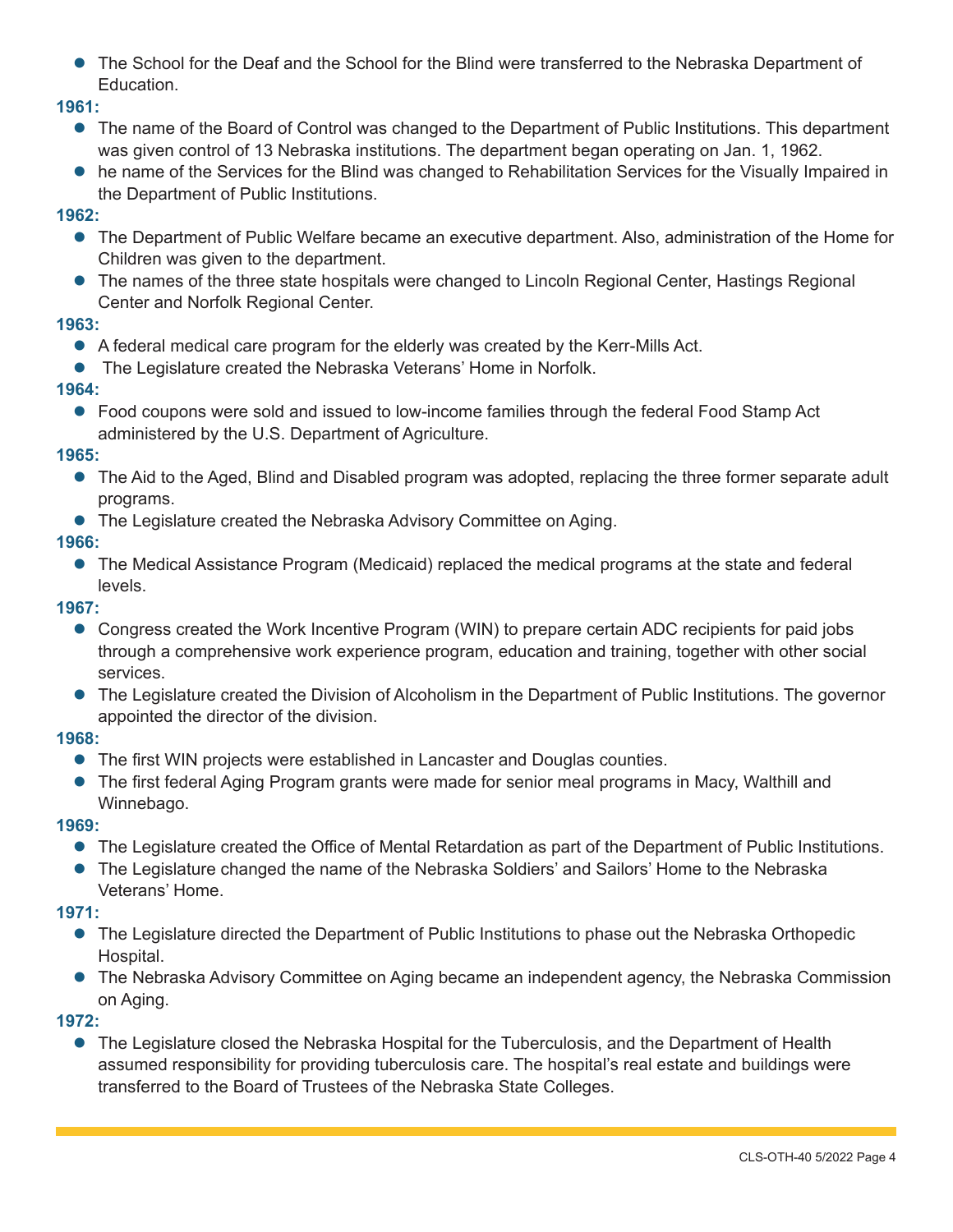- The Legislature created the separate Department of Correctional Services from the Division of Corrections, which had included the Nebraska Penal and Correctional Complex, State Reformatory for Women, Youth Development Center-Geneva, Youth Development Center-Kearney, and Office of Parole Administration.
- The director of the Department of Public Institutions established the Community Mental Health Division.

#### **1974:**

- The federal Social Security Administration, through the Supplemental Security Income (SSI) Program, took over public assistance to elderly, blind and disabled adults. This program replaced, in part, the Aid to the Aged, Blind and Disabled Program. The state supplement program for the aged, blind and disabled was continued to maintain the level of support required to access federal Medicaid funds for this population.
- The Legislature created the Western Nebraska Veterans' Home in Scottsbluff.

## **1975:**

- Title XX of the Social Security Act replaced the existing social services program. Title XX greatly changed the way states spent and administered federal funds. Instead of the federal government prescribing specific services, states were allowed to allocate federal funds to best meet their needs.
- The Nebraska Psychiatric Institute was transferred from dual operation by the University of Nebraska Medical Center and the Department of Public Institutions to sole operation by UNMC.

#### **1976:**

- The Child Support Enforcement Program became statewide to locate absent parents, determine the paternity of children and collect child support payments.
- The Legislature enacted the State Aid to the Disabled program to help people who are disabled for at least six months but less than one year.

#### **1978:**

• The Legislature set up new programs within the Department of Public Welfare to deal with domestic abuse, particularly spouse abuse, and provide help to children who have been named as status offenders in court.

## **1979:**

• Federal legislation eliminated the purchase of food stamps beginning in this year.

## **1980:**

• The Legislature created the Thomas Fitzgerald Veterans' Home in Omaha.

## **1981:**

• The Horacek lawsuit was settled with adoption by the court for a five-year plan of implementation to place persons with developmental disabilities in the least restrictive placement possible.

# **1982:**

**• The Legislature passed the Nebraska Community Aging Services Act, changing the Nebraska** Commission on Aging to the Department on Aging.

# **1983:**

- Social Service programs' direct administration was transferred from county boards to the state in order to provide consistent program administration and policy statewide.
- The Legislature required counties to pay for medical care for indigent people.
- The Department of Public Welfare's title was changed to more accurately reflect its purpose of giving assistance to Nebraskans who are unable to support themselves and helping Nebraskans pursue opportunities to regain self-sufficiency. The department was renamed the Department of Social Services.

#### **1985:**

• The Legislature transferred the responsibility for funding education for state wards from the State Department of Education to the Department of Social Services.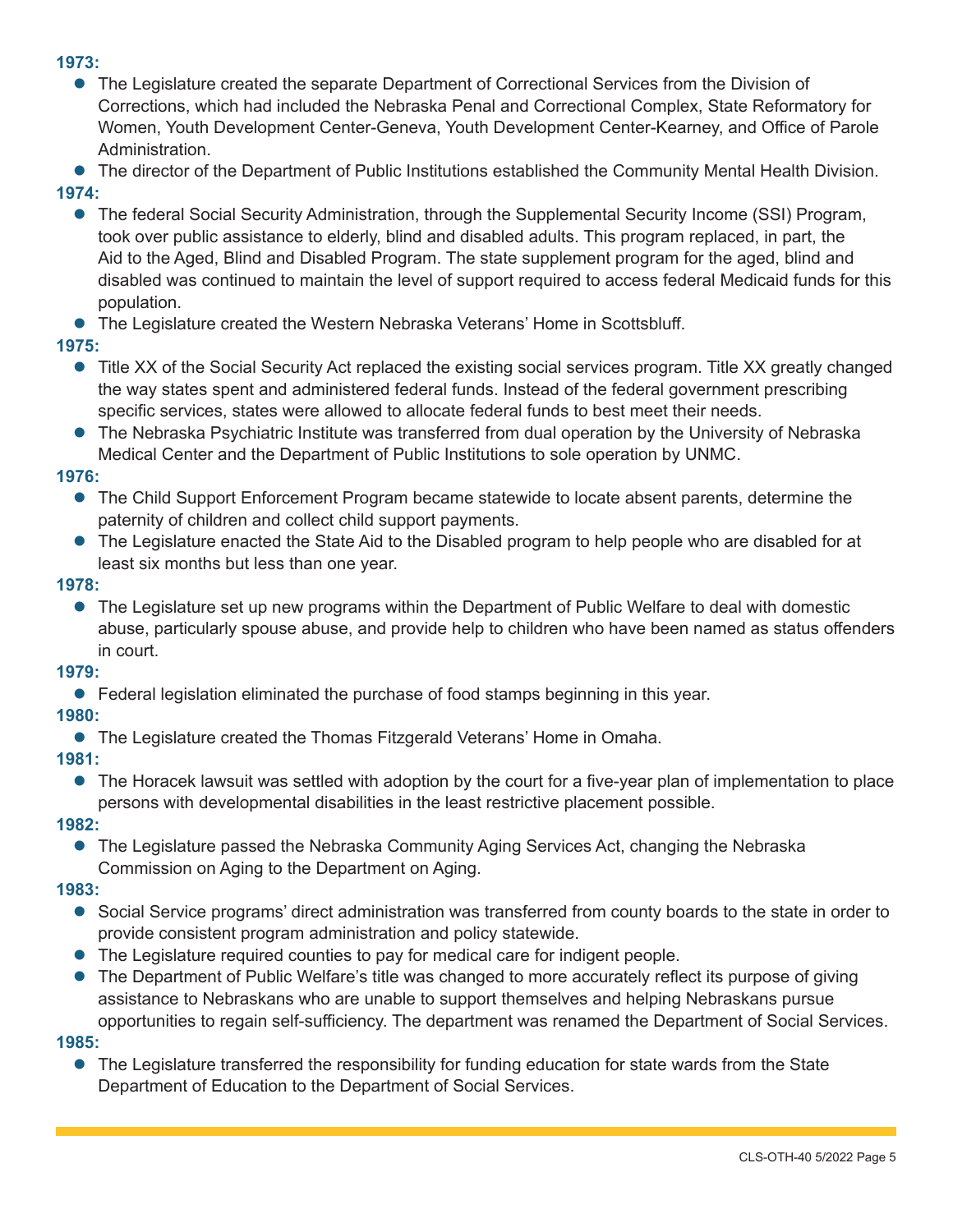- A law changed the name of Services for Crippled Children to Medically Handicapped Children's Services.
- **The Indian Child Welfare Act was adopted in Nebraska statutes.**
- The Interstate Compact on Adoption Assistance was adopted.

• The Family Policy Act required that, whenever possible, troubled children and families must receive service in their homes and communities by the least intrusive and least restrictive means possible.

## **1992:**

- Legislation was passed that provided a clearer identification and delineation of responsibilities for law enforcement and the Department of Social Services in investigating child abuse and neglect. This legislation also required the establishment of child abuse investigation teams and child abuse treatment teams in each county or group of contiguous counties.
- Nebraska's welfare reform initiative began in June of 1993, with the Governor's Welfare Reform Task Force. In April 1994, the Nebraska Legislature passed LB 1224, the Welfare Reform Act.
- The Nebraska Center for Children and Youth, a state-operated residential treatment center, transferred from the Department of Social Services to the Department of Public Institutions.

# **1993:**

• The Legislature created the nursing facility pre-admission screening program.

# **1994:**

- The Legislature created the Office of Juvenile Services within the Department of Correctional Services.
- The Legislature passed the Welfare Reform Act (LB 1224), which directed the Department of Social Services to apply for federal waivers and included a Child Support Study Commission.

# **1995:**

• The Legislature passed LB 455, amending the original Welfare Reform Act and directing the Department of Social Services to implement the policies. Waivers required by LB 1224 in 1994, were approved in February and DSS gained legislative approval to implement the waivers. Nebraska's pilot project, "Employment First" began in November 1995 in five counties (Adams, Clay, Lancaster, Nuckolls and Webster).

## **1996:**

• The Legislature passed the Nebraska Partnership for Health and Human Services Act. This act combined the Departments of Health, Social Services, Aging, and Public Institutions and the Office of Juvenile Services in the Department of Correctional Services and reorganized them into the Nebraska Health and Human Services System, made up of three separate agencies led by a Policy Cabinet. The agencies were: the Department of Health and Human Services Finance and Support, the Department of Health and Human Services Regulation and Licensure, and the Department of Health and Human Services.

- The Nebraska Health and Human Services System was implemented on January 1, 1997, consisting of three separate state agencies: Department of Health and Human Services Finance & Support; Department of Health and Human Services Regulation and Licensure; and Department of Health and Human Services.
- The Legislature created a Division of Veterans' Homes within the Department of Health and Human Services.
- The Department implemented Employment First Welfare Reform statewide on October 1, 1997. Changes were made in the treatment of earned income, resources and other eligibility requirements to make the program easier to administer and more effective for families receiving ADC cash assistance.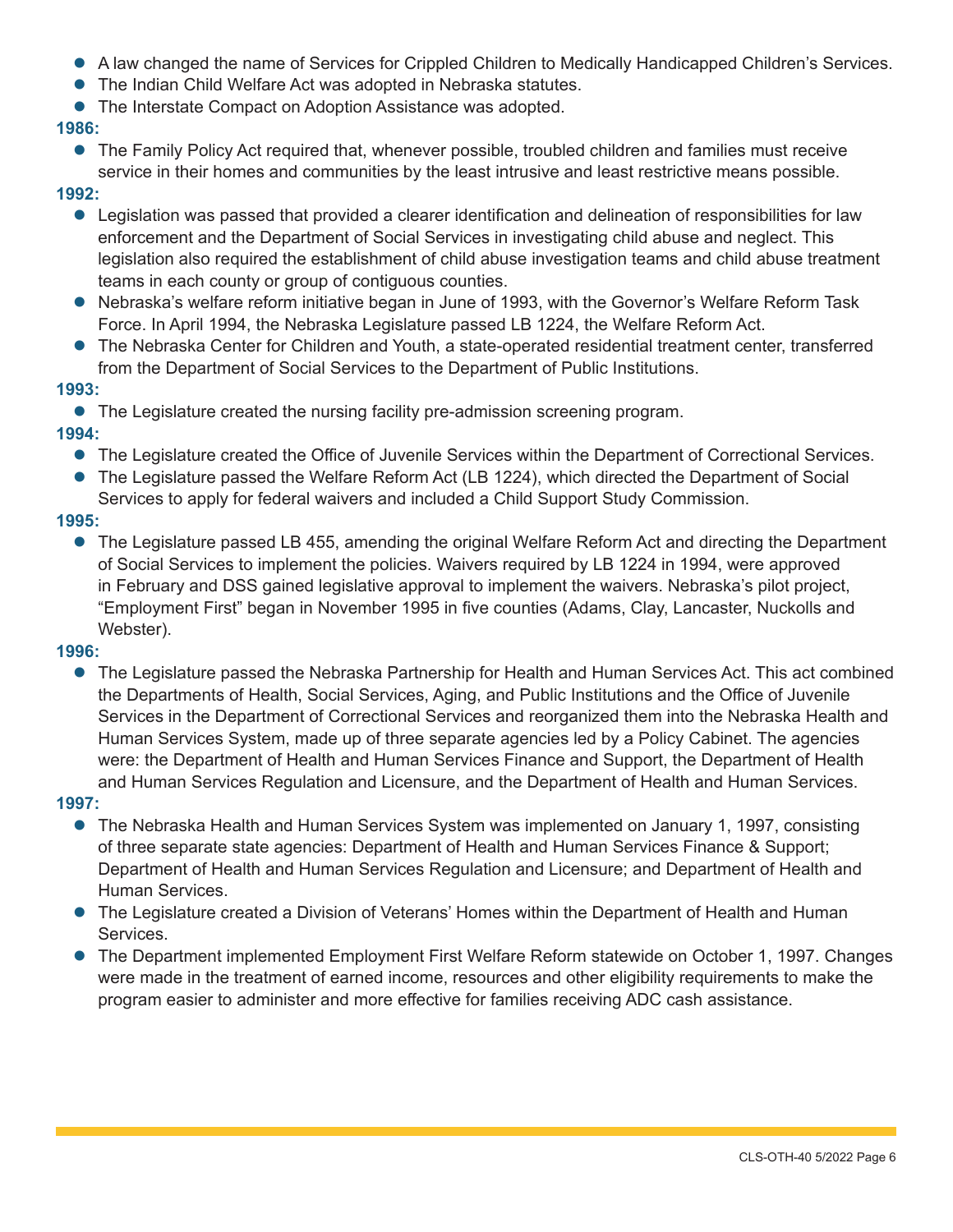- The Legislature repealed the requirement for Certificate of Need (CON) review (LB 798). Ambulatory surgical centers continued reviews in counties with 30,000-60,000 population until Jan. 1999, and until June 1999 in cities with less than 30,000 population. The bill imposed a two-year moratorium on establishment of new hospitals and certain increases/relocations of acute care beds, and a moratorium with no phase-out date on additional long-term care and rehabilitation beds.
- The Legislature eliminated provisions relating to Aid to Dependent Children and Welfare Reform (LB 864), and provided state funding for legal immigrants who lost SSI benefits as a result of the federal Personal Responsibility and Work Opportunity Reconciliation Act of 1996.
- The Legislature adopted the Managed Care Patient Protection Act. This act established requirements between health carriers offering managed care plans and participating providers as to the standards under which the provider delivers services to covered people. The bill also prohibits carriers from making incentives available to providers for offering less than medically necessary services.
- The Legislature adopted the Emergency Medical Services Act. This act collapsed 28 categories of EMS providers into four; requires each emergency medical service to have a medical director and approved/ accredited training programs.

• The Legislature created the Nebraska Health Care Trust Fund to provide funding for nursing home conversions to assisted living facilities, children's health insurance, and public health projects. This Fund processed intergovernmental transfer of Medicaid payments from government-owned nursing homes, and revenue awarded to the state as a result of tobacco-related litigation.

#### **1998:**

- The Legislature passed the Adoption and Safe Families Act, making a child's health, safety and welfare paramount in decisions about that child's removal from, or return to, his or her home.
- The Legislature established the Children's Health Insurance Program, which expanded health insurance coverage for children as an extension of Medicaid.

## **2000:**

- The Governor established the Office of Public Health within the HHS System to provide a focal point for all public health activities in the state.
- Rehabilitation Services for the Visually Impaired became an independent agency, the Commission for the Blind and Visually Impaired, effective July 1, 2000.

## **2001:**

- The Legislature transferred principal and investment income from the tobacco settlement fund and Medicaid intergovernmental transfer fund to the Nebraska Health Care Cash Fund (LB 692) to fund various health care activities.
- The Legislature transferred collection and disbursement of all court-ordered child support payments from the counties to the state's new Nebraska Child Support Payment Center in December 2001.
- The Legislature changed placement and treatment services for juveniles, clarifying that juvenile courts order a particular level of treatment for juveniles at disposition, but not a specific placement, and that the authority to make placement decisions lies with the Department's Office of Juvenile Services.

## **2002:**

- Change in state law allowed the HHS System to disclose a summary of findings related to child fatality or near fatality through abuse or neglect, if a person is criminally charged with causing the child fatality or near fatality and is convicted or acquitted.
- **•** The Department's new Norfolk Veterans' Home opened.

- The Legislature created a felony criminal offense regarding sexual abuse of a protected individual by any person employed by the HHS System.
- The Legislature changed coverage and eligibility under the medical assistance program (Medicaid).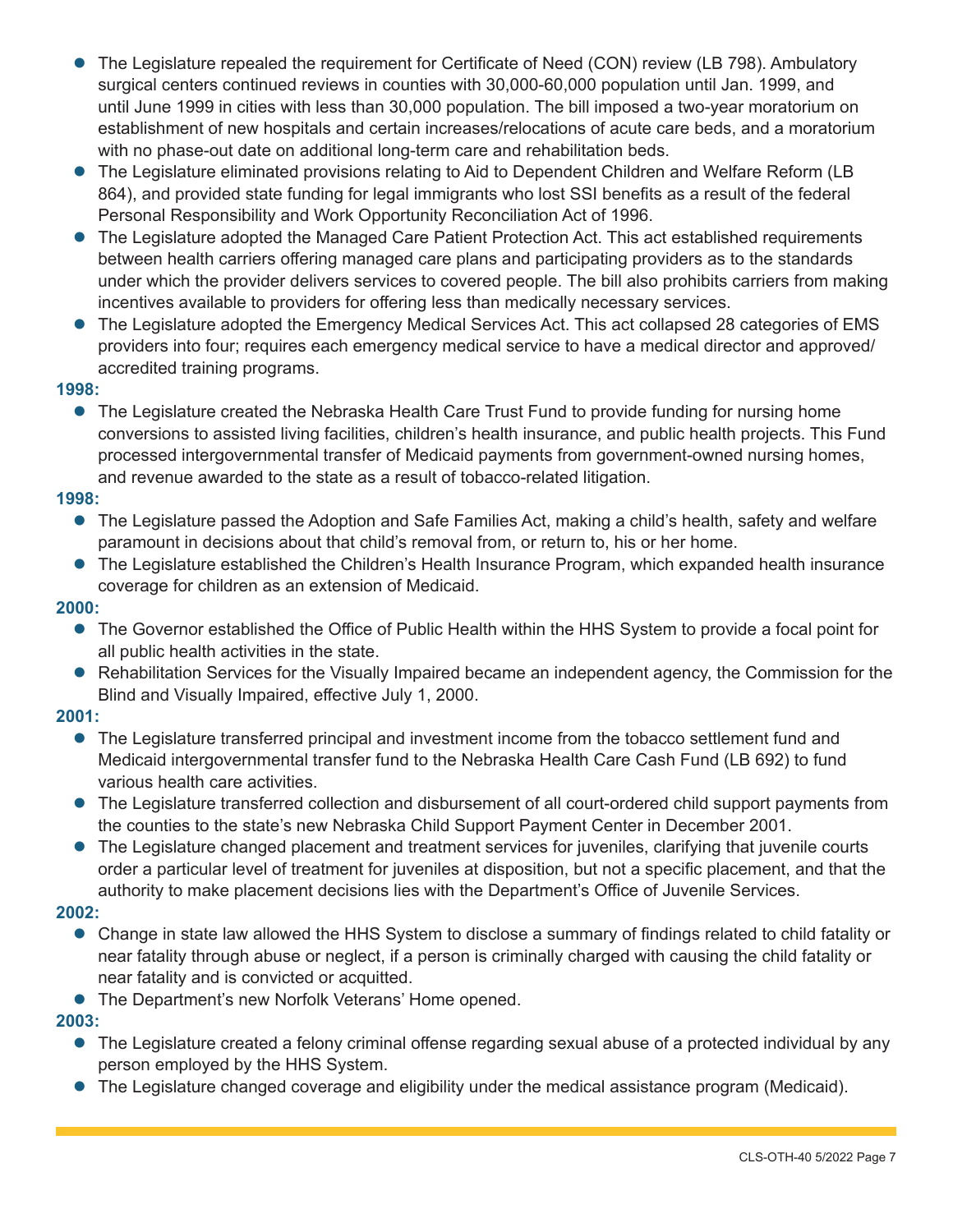• The Nebraska Behavioral Health Systems Act (LB 1083) passed by the Legislature to reform Nebraska's adult behavioral health system by developing community-based services and reducing use of the three state-operated Regional Centers. The Act created the Behavioral Health Oversight Commission of the Legislature; the State Behavioral Health Council; changed provisions of the Affordable Housing Trust Fund and the Mental Health Commitment Act; provided for licensure of certified alcohol and drug abuse counselors.

## **2005:**

- The Legislature adopted the Developmental Disabilities Court-Ordered Custody Act to provide a civil process for court ordered custody and treatment for persons with developmental disabilities when they pose a threat to others.
- The Nebraska Biocontainment Patient Care Unit was unveiled in Omaha. The unit provides specialized care to people with potentially deadly and infectious diseases and was a partnership between DHHS, Nebraska Medicine and University of Nebraska Medical Center.

## **2006:**

- The Legislature passed LB 1199, which changed provisions of the Sex offender Registration Act, adopted the Sexual Predator Residency Restriction Act, established a working group to study sex offender treatment and management services, provided penalties regarding sexual assault of a child, civil commitment for sex offenders, and community supervision of sex offenders.
- The Medical Assistance Act (LB 1248) was adopted to implement the Medicaid Reform Plan, clarify public policy and provide legislative oversight related to Nebraska's Medicaid program.

## **2007:**

- **The Legislature reorganized the Nebraska Health and Human Services System (LB 296). It eliminated** the three separate agencies and created a single state agency known as the Department of Health and Human Services with six divisions effective July 1, 2007. The Governor appoints a CEO, a director for each division, and a chief medical officer.
- The Uniform Credentialing Act was adopted to re-codify the Uniform Licensing Law. The bill included all health care professionals and occupations credentialed by the Department.
- The Legislature created the Children's Behavioral Health Task Force (LB 542) to develop plans to improve the children's behavioral health system, including juveniles accessing public behavioral health services.
- The Eastern Nebraska Veterans' Home opened in Bellevue, replacing the Thomas Fitzgerald Veterans' Home in Omaha.

- The LB 542 plan for behavioral health services for children and adolescents was submitted to the Governor and Health and Human Services Committee by the Divisions of Children and Family Services and Behavioral Health on Jan. 4, 2008.
- The Legislature passed a Safe Haven law (LB 157) making Nebraska the only state in the country without an age limit for abandonment. The Legislature held a Special Session in November and passed LB 1, which limited the age to children 30 days or younger.
- The Beatrice State Developmental Center was cited for deficiencies by the federal Centers for Medicare and Medicaid (CMS) was terminated from participating in the Medicaid program. DHHS and the U.S. Department of Justice reached a settlement agreement regarding the care given to people living at the Beatrice State Developmental Center.
- The Legislature created the Developmental Disabilities Special Investigative Committee (LR 283) to provide oversight to the Beatrice State Developmental Center (BSDC).
- ACCESSNebraska became the name of a new system for processing economic assistance and Medicaid programs. DHHS began taking online applications from clients.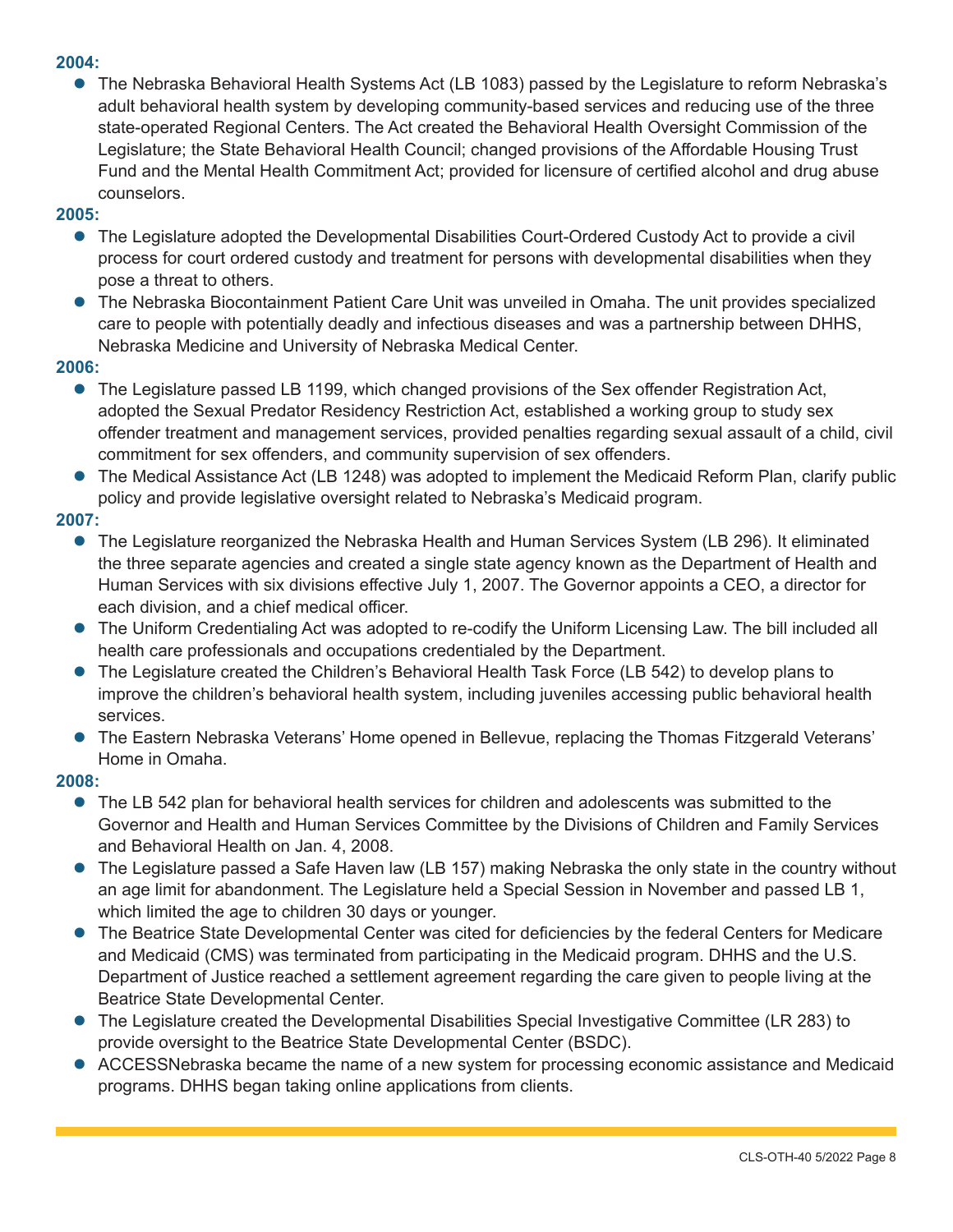- The Centers for Medicare and Medicaid Services stopped \$28.6 million in federal funding for the Beatrice State Developmental Center. BSDC lost certification to operate as an Intermediate Care Facility (ICF).
- The Legislature passed the Behavioral Health Workforce Act (LB 603). The Department then established: A statewide Nebraska Family Helpline for families facing a behavioral health crisis; Family Navigator Services to identify existing community services and provide family peer support; "Right Turn" post adoption/guardianship voluntary support for families who adopt or are guardians for a child or teen through the state's foster care system; and established the Behavioral Health Workforce Education Center at the University of Nebraska Medical Center to recruit and train psychiatry residents and develop six behavioral health training sites across the state. The Act also changed Medicaid eligibility, children under 19 were eligible if their family income was at or less than 200% of the federal poverty.
- DHHS and partners respond to H1N1 influenza pandemic.

# **2010:**

**The first of four ACCESSNebraska Customer Service Centers opened, in Lincoln. Additional Customer** Service Centers would be phased in, in Fremont, Lexington and Scottsbluff.

# **2011:**

- The Beatrice State Developmental Center transitioned from being one Intermediate Care Facility to being five separate ICFs. Four of five ICFs became certified and federal funding was reinstated for them.
- The Legislature passed LB 465 and repealed the state-option Medicaid and food stamp benefit expansion programs for certain aliens (created in LB 864, 1997.)

# **2012:**

- **•** The last of four ACCESSNebraska Customer Service Centers opened in Scottsbluff.
- The fifth and final Intermediate Care Facility at BSDC became certified and federal funding was reinstated.
- Providing benefits to needy Nebraskans changed with the use of the more cost-effective pre-paid debit cards to increase security and reduce stigma. Recipients also could choose to have funds directly deposited in their back account.
- $\bullet$  Medicaid physical health managed care expanded statewide.
- Legislation passed that created the Nebraska Children's Commission and the Office of Inspector General (LB 821).
- Legislation passed to change case management, caseloads and contracts for child welfare services, and contract extensions for child welfare services in the Eastern Service Area consisting of Douglas and Sarpy counties (LB 961).
- Legislation passed to establish a juvenile justice pilot program in the Probation Administration to serve juveniles in Omaha (LB 985). The pilot was later expanded to include the North Platte area.
- Legislation passed to cover prenatal care and pregnancy-related services for unborn children of pregnant women who are otherwise not eligible for Medicaid, through the Children's Health Insurance Program (LB 599).

- Legislation passed to move problem gambling program from DHHS to Department of Revenue (LB 6).
- Legislation passed to support former state wards in transitioning to adulthood (LB 216).
- Legislation passed requiring courts to place juveniles in community-based services with the Office of Probation rather than with DHHS (LB 561). The Youth Rehabilitation and Treatment Centers in Kearney and Geneva remained with DHHS.
- Legislation passed to create alternative response to reports of child abuse and neglect (LB 561).
- Legislation passed to authorize DHHS to acquire land for a new facility to replace the Grand Island Veterans Home (LB 198). Kearney was chosen as the site of the new facility following a competitive bidding process.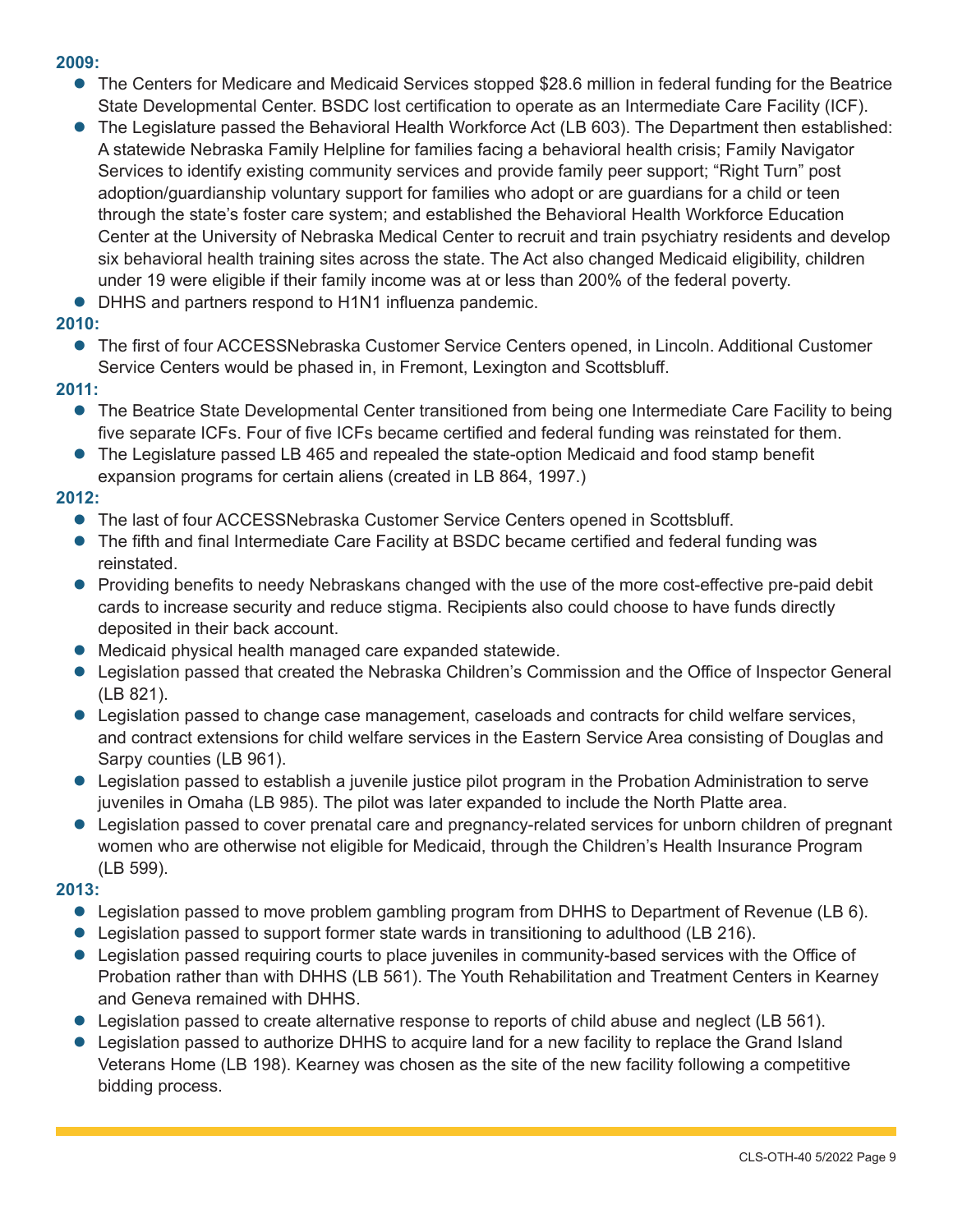- l The ACCESSNebraska Customer Service Centers in Lincoln and Lexington began reporting to Medicaid and Long-Term Care, while the Fremont and Scottsbluff Customer Service Centers began reporting to Children and Family Services to combine service delivery and policy for each.
- A five-year IV-E waiver of \$153 million in federal and state funds was approved to allow Children and Family Services to develop services aimed at avoiding out-of-home placement for children at low-risk for abuse and neglect.

- Legislature created the Aging Nebraskans Task Force (LB 690) with the DHHS Chief Medical Officer as a member.
- Legislature created the ACCESSNebraska special committee to provide oversight of the implementation of the system to determine public assistance and Medicaid eligibility (LR400).
- Launched the Bridge to Independence, a program that helps former state wards transition to adulthood who age out of state custody (LB 216, 2013).
- Child welfare workers in five counties implemented Alternative Response, a pilot project to provide services and support for families reported for possible child abuse and neglect in less serious cases.
- DHHS along with Nebraska Medicine/University of Nebraska Medical Center jointly open the Nebraska's Biocontainment Patient Care Unit in Omaha to provide treatment to Ebola patients.

# **2015:**

- Legislation passed to change transitional child care assistance (LB 81) for up to 24 months if income exceeds 130% of the federal poverty level, or until family income exceeds 185% of the federal poverty level.
- Legislation passed to establish three Aging and Disability Resource Center demonstration projects (LB 320) to evaluate the feasibility of establishing ADRC's statewide.
- Legislation passed to increase Aid to Dependent Children payments (LB 607) to 55% of the current standard of need by family size and changed the gross earned income disregard.
- Legislature created the Intergenerational Poverty Task Force (LB 607).
- DHHS issued a request for proposals for Heritage Health, an integrated managed care program to combine separate physical health, behavioral health and pharmacy programs into a single, comprehensive and coordinated system for Nebraska's Medicaid and Children's Health Insurance Program (CHIP) clients.

• The federal Department of Justice ended its oversight of the Beatrice State Developmental Center.

# **2016:**

- DHHS announced the development of a Behavioral Health System of Care to integrate and coordinate services across multiple systems for children and youth who have a serious emotional disorder.
- Legislation passed to change requirements for all contracts and agreements relating to Medicaid at risk managed care delivery of behavioral health services (LB 1011).
- l DHHS Division of Public Health achieved national accreditation from the Public Health Accreditation Board.
- DHHS released agency's Business Plan. The plan detailed 25 priority initiatives that guide the work of DHHS in the coming year.

- Legislation passed to transfer Veterans Home Division in DHHS to Veterans Affairs state agency.
- Legislation passed to allow military spouses to have a temporary health professional credential.
- **•** Legislation passed to expand scope of infant health screenings.
- Legislation passed to authorize DHHS to use Alternative Response statewide until end of 2020.
- DD Legislation is passed that provides new definitions, eliminates quality review teams, creates a quality management and improvement plans, and provides new priorities for community-based waivers.